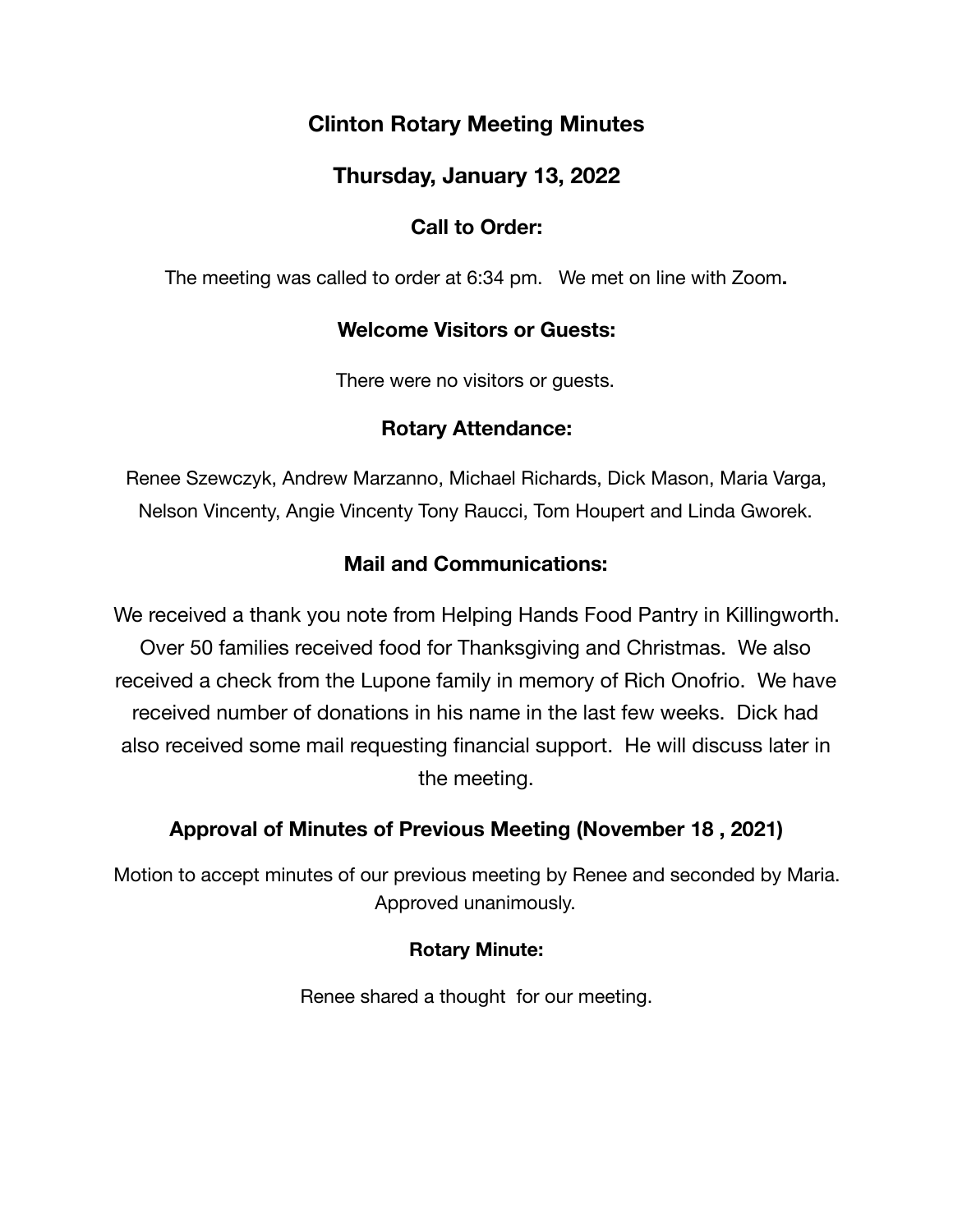#### **New Business:**

Renee asked our members if we wished to provide financial assistance to the victims of the tornado damage in the Midwest. We do not have any specific fund in mind and it was thought that instead of adding funds to a large campaign, we might find an effort being done by a Rotary club in the area or focus our efforts for a school or find a child centered need.

Support for Afghan refugees was discussed. Dick's feeling was that substantial monies have been raised, but now the need is transportation for the families who are relocating to the area. We chose not to donate to the larger organization which has a base in Westport. Request for a speaker or more info from them has not been answered.

Linda had sent out an email describing a new project working with Sandy Voss in her role at the Middlesex Shoreline Clinic. As previously shared, Sandy and other employees have been providing small toys and activities that pediatric patients can choose from under the all year around tree in the clinic. She has asked if we wish to assume the project since the number of patients in this age group have significantly increased. There will be a year long tree that will be decorated with the monthly themes that the Interact at Morgan will adopt. After discussion it was agreed that our Rotary club and or members will help keep the supply of items stocked. There was a motion that seconded and approved to give Interact some start up funds for this project in the amount of \$500 to be held in the Morgan activities fund for their use for this project. Linda will speak to Sandy about how much we might budget for our part in purchasing the gifts.

The 2022 Scholarship program was discussed. We will give our usual( 2 )\$1,000 scholarships and offer the Lupone Scholarship once again since we have an active Interact Club. We will use the same application , but will need to change the dates. Andrew will make the adjustments in the forms when Linda checks the dates for this year.

Renee brought up the suggestion by Andrew that we find a way to acknowledge the businesses that have supported our efforts the last few years . We brainstormed about what that could look like…from a framed certificate to a reception. More ideas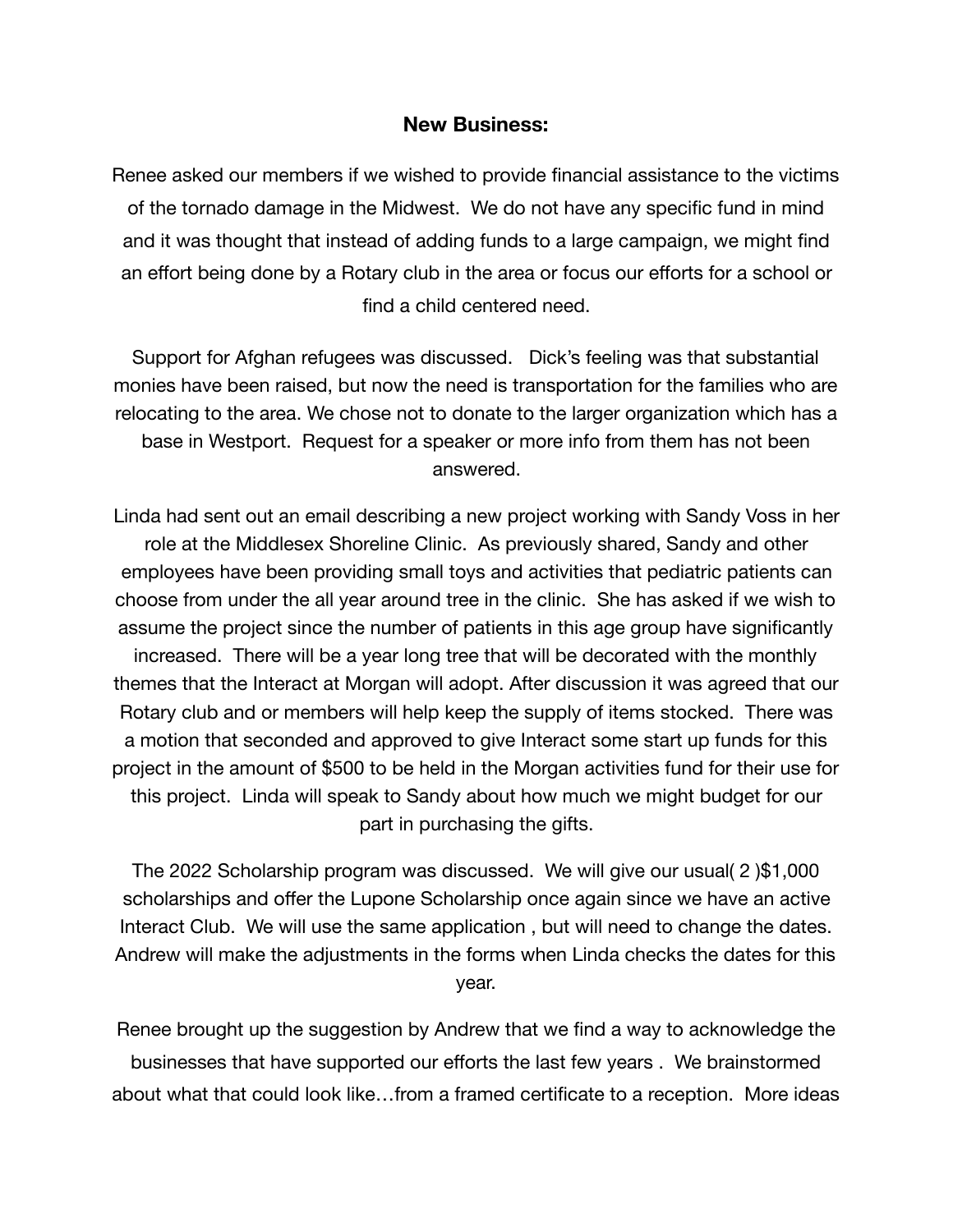included having some sort of open house or reception that also could include a membership drive . Conversation about this whole topic will continue as members think about points brought up.

Student of the month : Has been going very well and we have a name for January. We will need a new plaque very soon and Linda has been in touch with Tom, the engraver who she has been working with. The plaque, with each new name added remains at the school. Students receive a "hoodie sweatshirt" that has the Clinton Rotary emblem on the front and "Morgan Student of the Month" is embroidered on the sleeve. Linda (happily) has been personally paying for these items, but it was felt that the club should assume the cost which is approximately \$50 per month. Linda will submit expenses to Dick for reimbursement from this point going on.

#### **Fundraisers:**

Tony reported about the June concert. Sponsor forms are ready. Tony played a segment for us that will be used to open the show and set the scene. There will be a second one to open the other half of the show. He did not find any students for the dance number , but does have that covered with other individuals. He will speak to the efforts of Rotary and that this show is a fundraiser for our club. He has worked with Ray Smith from Morgan and other details are being worked out, ie tickets, etc. He will being having a zoom meeting with the committee in February. Reminder this event is on June 18th.

Dick will work with Clinton PD to discuss traffic coverage if needed.

#### **Projects/Service:**

Dick reported that the District managed grant for the Peters Complex benches in memory of Harry Swaun is almost approved.

At this time , Dick spoke about our club treasury and our income and expenditures. Our donations this past year exceeded our income, but we are still in sound financial footing. We spoke about including some items in our budget ie : Interact, Student of